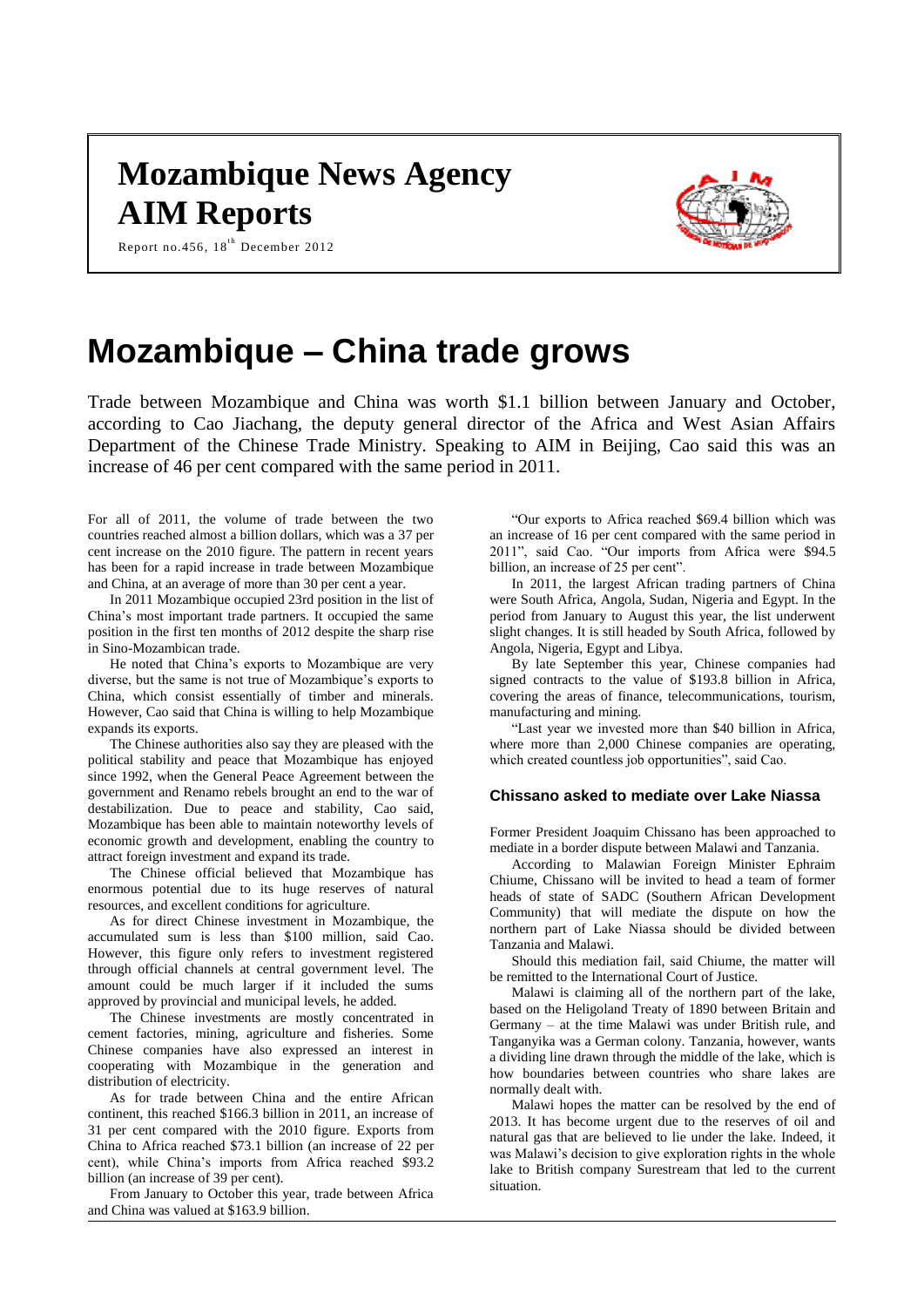## **Assembly passes 2013 plan and budget**

The Mozambican parliament, the Assembly of the Republic, on 14 December approved the government's Economic and Social Plan and the State Budget for 2013, with opposition deputies claiming that it priorities expenditure on "unproductive" and "repressive" bodies, rather than on poverty reduction.

On 13 December Finance Minister Manuel Chang explained to deputies of the two opposition parties, Renamo and the Mozambique Democratic Movement (MDM), that in fact most of the budget  $-71.5$  per cent  $-$  is earmarked for priority sectors in the fight against poverty, and only 6.7 per cent for institutions which the opposition is so hostile - the President's Office, the Presidential Guard, the Defence and Interior Ministries and the State Security and Intelligence Service (SISE).

Renamo's Antonio Timba claimed the budget provided "enormous resources" to repressive agencies "as if the country were at war", while Alcinda da Conceicao of MDM said that insufficient funds were devoted to agriculture while the budget "prioritises unproductive sectors such as SISE".

Ivone Soares, giving the final Renamo statement, claimed that in the budget there was "no sign of any commitment to the fight against poverty", and that in fact the plan and budget constituted "an assault against democracy". Areas such as agricultural development were being neglected "in favour of repressive bodies. This is a fact", she declared.

The main beneficiaries of the 2013 budget are education (18.6 per cent); agriculture and rural development (12.6 per cent); health (10.3 per cent); roads (10.7 per cent); and water supply and public works (5.9 per cent). Only 0.8 per cent of the budget is allocated to the President's Office and 0.9 per cent to SISE.

The plan and budget were both passed by 172 votes of deputies from the ruling Frelimo Party to 50 votes from Renamo and the MDM.

The budget envisages total public expenditure in 2013 of 175 billion meticais (\$5.87 billion). The state's domestic revenue is forecast at 114 billion meticais, leaving a deficit of 61 billion meticais, which will largely be covered by foreign grants and loans.

### **Electricity coverage to increase in 2013**

Mozambique now has the third highest electricity coverage in the SADC (Southern African Development Community) region and the second highest rate of home electricity connections, declared Energy Minister Salvador Namburete on 13 December.

Speaking in the Assembly of the Republic on the government's plan and budget for 2013, Namburete said the 38 per cent of the population now have electricity in their homes – 26 per cent from the national grid based on the Cahora Bassa dam, and 12 per cent from solar panels.

In SADC, only South Africa and Mauritius have greater electricity coverage, and only South Africa makes more electricity connections a year.

To date, the national grid has reached 109 of the 128 district capitals. Namburete pledged that 17 more district capitals will be electrified in 2013, leaving just two to be put on the grid in 2014. By the end of 2013, 41 per cent of the population should have access to electricity.

Opposition deputies queried whether this growth was worth anything if the quality of the power supplied is poor. "Every day the population of my province, Maputo province, complains of the poor quality electricity and the constant power cuts that cause great damage to their electrical appliances, and nobody is compensated", said Jose Samo Gudo of Renamo.

Namburete replied that the government was concerned both with expanding access to electricity and ensuring good quality. For that reason, the government has programmes budgeted at 80 billion meticais (\$2.7 billion) to improve the quality of electricity, including the training of staff of the public electricity company, EDM, in preventive maintenance.

He stressed that over the last seven years more than 57,000 kilometres of transmission lines had been built. EDM was also providing back-up power lines – building second lines to ensure that if one line is knocked out for any reason, the other can continue supplying power.

Twelve new sub-stations had been built, and split meters are being introduced – these are electricity meters that cannot be hacked into for clandestine connections. EDM says that illegal connections are one of the main reasons for power cuts and poor quality energy in the cities.

Namburete stressed that the government's electricity policy was to use multiple sources of generating power – hydro-electricity, coal and gas fired power stations, and solar and wind energy.

## **Not true that poverty is worsening - PM**

"It is not true that poverty is worse today that it was yesterday", declared Prime Minister Alberto Vaquina on 13 December. Winding up the two day debate in the Assembly of the Republic on the government's plan and budget for 2013, Vaquina dismissed opposition claims of everdeepening immiseration, but said the government is well aware that there are many Mozambicans "for whom daily life is a battle for survival with no certainty".

That, he said, was why the government was allocating the greater part of the 2013 budget to the priority sectors for poverty reduction. The percentage of the budget allocated to the priority sectors rises from 66.9 per cent in the 2012 budget to 71.5 per cent in 2013.

"The government has been increasing, year after year, the money available for agriculture, energy and other priority sectors", he declared

Through implementation of the government's Economic and Social Plan for the year, "we are addressing the main problems faced by our people", added Vaquina. "But we cannot deal with all the problems at once. We have to start from somewhere – and we have to explain that the fight against poverty will take many years of hard work".

He warned deputies not to confuse private investment with the money available for the state budget. While there was plenty of talk of the investment of billions of dollars in mining and hydrocarbon projects, this was money from private companies and it was not in the hands of the state.

Mining projects "will bring benefits tomorrow, when they have been developed, and this will generate more funds for the state budget. We sow today to reap tomorrow".

Vaquina pointed out that, despite improvements in tax collection, "our budget is still in deficit. We don't generate enough money from our own economy to cover all our public expenditure".

Responding to opposition complaints that only Frelimo supporters are given jobs in the state apparatus, Vaquina replied that recruitment to state bodies is done through public advertising, in accordance with legal norms, and candidates are only expected to produce documents proving their identity, nationality, age, criminal record and relevant academic qualifications.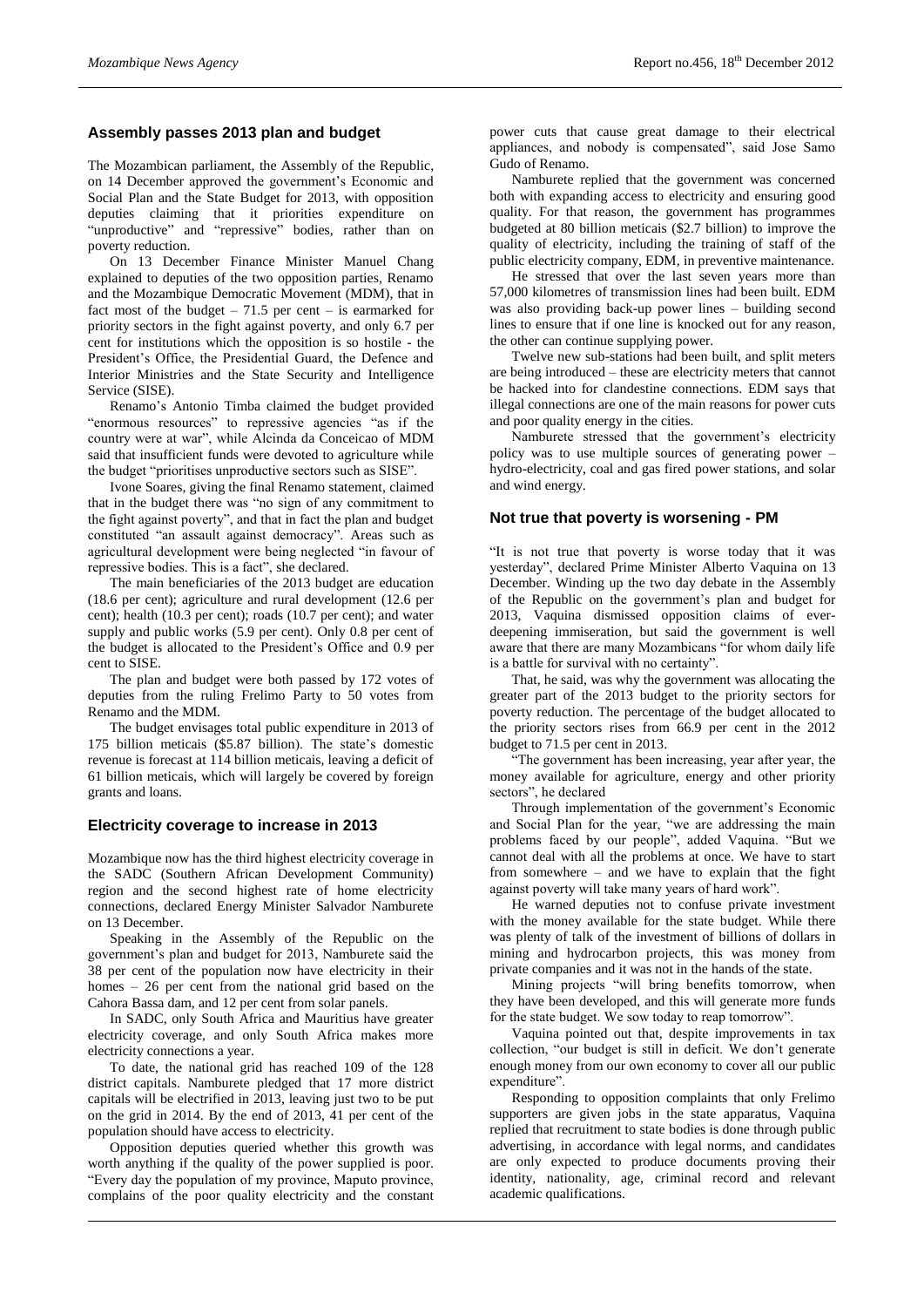## **Economy "surpassed expectations"**

The performance of the Mozambican economy this year has exceeded expectations, with several of the country's macroeconomic indicators surpassing their targets, the Minister of Planning and Development, Aiuba Cuereneia, told the Assembly of the Republic on 12 December.

Although the final figures for 2012 will not be available until February, Cuereneia thought it likely that, despite the international financial crisis, the target for annual economic growth of 7.5 per cent would be met.

Inflation has been almost squeezed out of the Mozambican economy. Cuereneia said that between January and October, the average 12 monthly inflation rate was just 2.7 per cent. This makes it likely that the government's target for an average 12 monthly inflation rate of 7.5 per cent in 2013 will be easily met.

The Mozambican currency, the metical, had remained stable against the US dollar and the South African rand, Cuereneia said, "which has resulted in a continual reduction in the general level of prices of basic consumer goods throughout the country".

Mozambican exports this year should easily reach the planned target of \$3 billion. Between January and June, the country's exports were valued at \$1.854 billion, or 61 per cent of the annual target.

Cuereneia added that between January and September the government approved 264 investment projects, with a total value of \$2.7 billion, and the potential to create 21,000 jobs.

2012 was the first full year of production and export of coal from the Moatize coal basin, mostly by the Brazilian mining giant Vale, and by the Anglo-Australian company Rio Tinto. Currently coal exports all pass through Beira port.

"We have expanded the operational capacity of the port, and it can now receive ships 24 hours a day", said Cuereneia. "Its cargo handling capacity has risen from 6.8 to 9.6 million tonnes a year".

In the Mozambican education system, the number of pupils studying at all levels reached 4.5 million in 2012. Cuereneia said that the net school attendance rate among children aged six increased to 72 per cent, "which means that in 2012 more children entered school at the right age".

### **Agricultural production to rise by 4.6 per cent**

Agricultural, livestock and forestry production should increase by 4.6 per cent next year, according to the social and economic plan for 2013.

The projections are for a grain harvest of 2.29 million tonnes, up from 2.24 million tonnes this year. Most of this will be maize (1.64 million tonnes), followed by rice (350,000 tonnes) and sorghum (243,000 tonnes).

The country is only expected to produce 19,000 tonnes of wheat in 2013 (this year's figure was 18,000 tonnes). Rises in production of around two per cent are expected for cassava (10.25 million tonnes), and beans (279,000 tonnes).

Much larger increases  $-9.7$  per cent overall  $-$  are expected in the production of cash crops. The production of tomatoes should rise by 34.5 per cent to 269,000 tonnes. The increase in cashew nut production is estimated at 32.9 per cent - but this follows a decline of 42.6 per cent this year. Similarly, it is hoped that copra production, badly hit by the lethal yellowing disease that has been killing palm trees in Zambezia province, will begin to recover. Copra production was more than halved this year, falling by 57.6 per cent – the forecast is that in 2013, production will grow by 13 per cent.

For tea the predicted rise in production is 27.2 per cent, for soya 25.9 per cent, for sugar cane 5.4 per cent, for onions 10.4 per cent, for tobacco 2.7 per cent, for cotton 1.2 per cent and for sesame 1.5 per cent.

The country's livestock herd should grow by 10.3 per cent. The number of cattle is expected to rise by five per cent to 1.48 million, and the number of pigs by eight per cent to 1.69 million. The number of "small ruminants" (goats and sheep) should reach 5.9 million, an increase of 14 per cent. As for chickens, there should be 28.9 million of them in 2013, which is a rise of six per cent.

The increase in the livestock herd is expected to lead to increases of 9.5 per cent in beef production, 10.4 per cent in milk, 12 per cent in pork and 13 per cent in chicken meat.

Commercial fisheries production fell by 29.1 per cent this year, but the government's plan is for it to bounce back with an increase of 25.6 per cent. In particular, the government hopes for a recovery in the prawn catch. Prawns were once one of Mozambique's main exports – but the catch fell from 4,620 tonnes in 2011 to an expected 2,543 tonnes this year. The government believes that the catch can return to the level of 4,000 tonnes this year.

Aquaculture still plays a relatively minor role in the fisheries sector. Although the plan envisages an increase of 78.5 per cent in the production of farmed fish and prawns, that would still only amount to 1,400 tonnes.

#### *Strong expansion in mining*

The government envisages an 18.6 per cent increase in production from the country's mining and hydrocarbon industries in 2013.

Coal production in the western province of Tete should reach 7.5 million tonnes.

At the dredge mine operated by the Irish company Kenmare Resources, in the northern district of Moma, the plan expects production of 905,000 tonnes of ilmenite, which is a 44.1 per cent increase. However there will be a decline in production of the two other minerals exploited at Moma – Zircon (minus 10.9 per cent) and rutile (minus 29.9 per cent).

After many years of paralysis, tantalite mining at Ile, in Zambezia province, resumed in 2011. The plan envisages that production will remain steady at 982 tonnes a year.

At the natural gas treatment plant in Temane, in the southern province of Inhambane, operated by the South African petro-chemical giant Sasol, the plan forecasts production of 141 million gigajoules of gas, and 420,000 barrels of condensate (increases of 6.3 and 11.1 per cent).

Gold production is expected to fall by 70.6 per cent, from 408 to 120 kilos. But a spectacular increase in the mining of certain precious stones is forecast. The discovery of new deposits, mostly in the central province of Manica, will lead to a boom in the production of tourmalines and garnets.

The target for manufacturing industry is growth of 5.8 per cent. The major contributions to this will come from the food and drink industry (an increase of 11.1 per cent), cement (22.4 per cent) and tobacco (8.9 per cent).

Electricity production should rise by 5.7 per cent, largely due to replacing and restoring critical equipment at the Cahora Bassa dam and its converter station. The amount of power sold by the Cahora Bassa operating company, HCB, to the dam's main client, the South African electricity company Eskom will rise from 10,318 to 10,774 gigawatt-hours (GWh). The Mozambican electricity company EDM is scheduled to buy 3,459 GWh, a five per cent increase.

The largest growth is in the sale to the Zimbabwean utility, ZESA. It has paid off its debt to HCB and is expected to purchase 1,328 GWh in 2013, a 51.2 per cent increase.